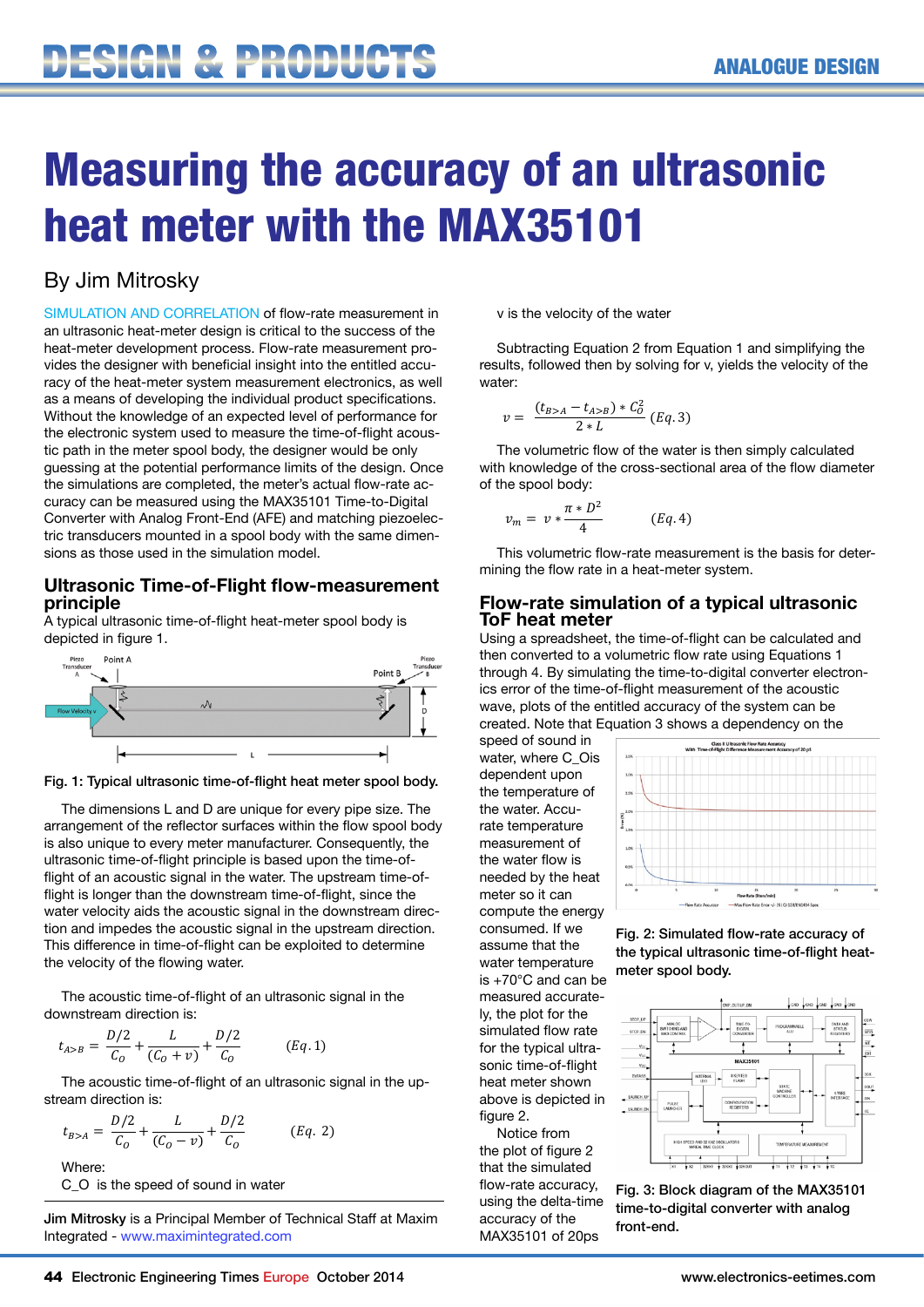

Fig. 4: Complete heat meter design using the MAX35101.



Fig. 5: Uncompensated flow-rate accuracy for the typical ultrasonic timeof-flight heat-meter spool body.



Fig. 6: Compensated flow-rate accuracy for the typical ultrasonic time-of-flight heat-meter spool body.

of time-of-flight, exceeds the specification error bars by a significant margin. This simulation depicts the entitled flowrate accuracy without the effects of flow turbulence and mechanical design limitations in the spool body. Any additional error in the system would add to the error shown in this plot. The main sources of that additional error include the effects of flow turbulence and mechanical design limitations in the spool body. The actual flow-rate measurement accuracy is limited and can only approach that of the simulation model with sample averaging, totalizing, and multipoint flow calibration.

The typical ultrasonic time-of-flight heat meter incorporating the MAX35101 is then connected to a water-flow system so that the IC can actually measure flow rate through the meter spool body. The block diagram for MAX35101 is shown in figure 3.

The meter itself is composed of a MAX35101 mated to a low-power microcontroller, a battery, the spool body, and the transducers. The MAX35101 can take automatic differential time-of-flight measurements.

Its Early Edge Detect feature allows the MAX35101 to measure zero-crossing data consistently between measurements. With its ability to measure the temperature of the water, the time-offlight data can compensate for the differences in the speed of sound in water at different temperatures. The MAX35101 offers an event timing mode that is configurable and runs cyclic algorithms to minimize microprocessor interactivity and increase battery life.

The real-time clock (RTC) provides one programmable alarm and watchdog functionality. A simple opcode-based 4-Wire SPI interface allows any microcontroller to effectively configure the device for its intended measurement. Onboard user flash allows the MAX35101 to be nonvolatile configurable, and provides nonvolatile energy use data to be logged.

A full system diagram of a reference Heat Meter using the MAX35101 is shown in figure 4.

Raw flow-rate data can be taken with the system of Figure 4. This raw data is depicted in figure 5. The plot represents a data set that comprises multiple samples taken at fixed flow-rate intervals. Each flow-rate interval is sampled 50 times to obtain a statistical distribution of the measurement error in the spool body. Notice that this plot is focused on the low-rate region from 0 to 10 liters per minute. The error that is revealed by this plot is sourced from the effects of flow turbulence and mechanical design limitations in the spool body. The accuracy of the MAX35101 is not a contributing factor to this error. The accuracy of the plot of figure 5 can be increased by applying a typical multipoint compensation curve to the raw data. The data needed to produce the compensation curve is gathered from a highly accurate flow-rate reference. The National Institute of Standards and Technology (NIST) in the United States uses a gravimetric reference system. This is a weigh system with collection tank and a flow-diverting device.



- 
- *• Pulse Transformers*
- *• DC-DC Converter Transformers*
- *• MultiPlex Data Bus Transformers*
- *• Power & EMI Inductors*



**See Pico's full Catalog immediately www.picoelectronics.co<sup>m</sup>**

**Electronics, Inc.** 143 Sparks Ave. Pelham, N.Y. 10803 *E Mail: info@picoelectronics.com*

#### **Pico Representatives**

*Germany* **ELBV/Electronische Bauelemente Vertrieb** *E-mail: info@elbv.de Phone: 0049 89 4602852 Fax: 0049 89 46205442*

*England* **Ginsbury Electronics Ltd.** *E-mail: rbennett@ginsbury.co.uk Phone: 0044 1634 298900 Fax: 0044 1634 290904*